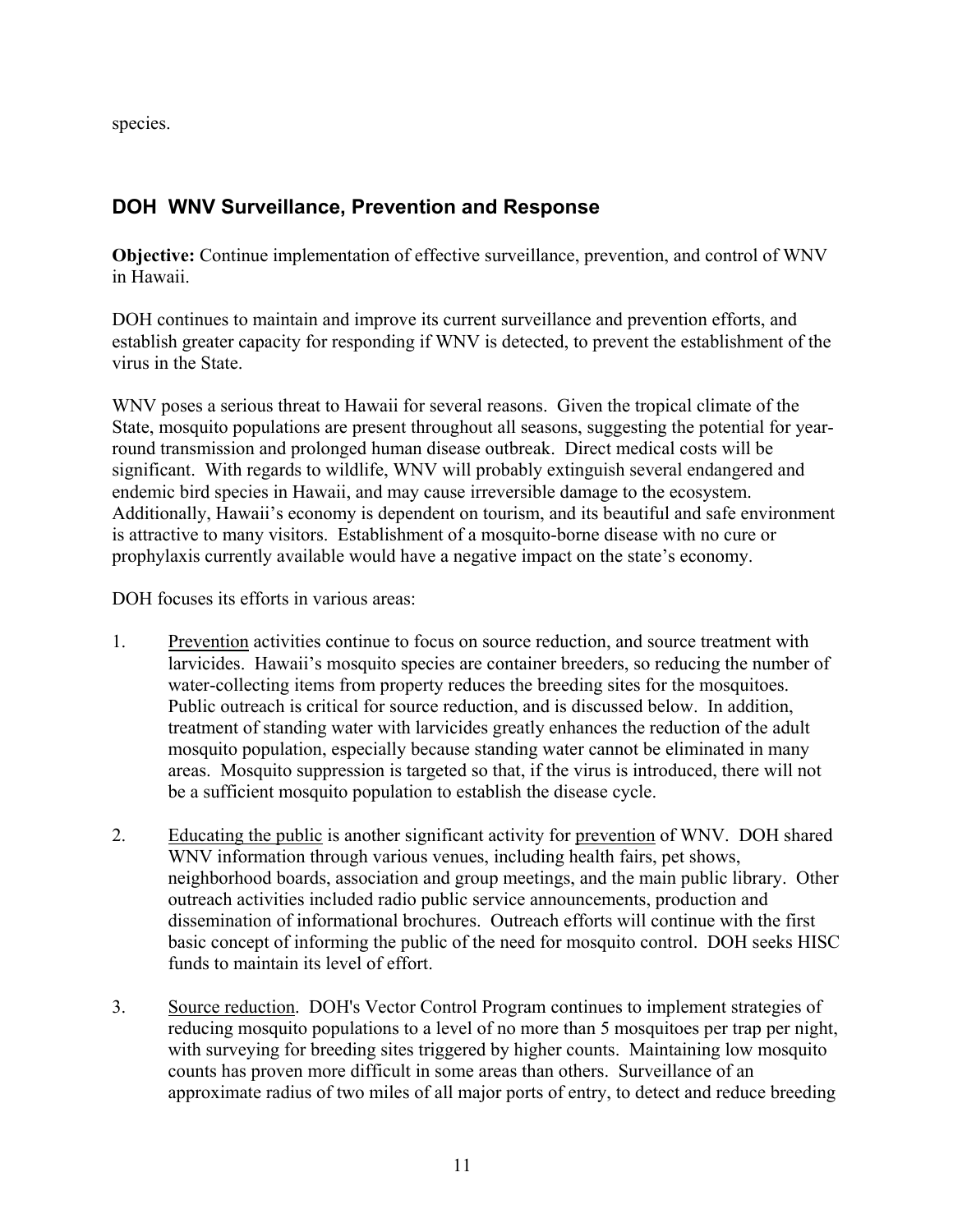sites continues. As a significant focus on prevention, DOH seeks HISC funds to maintain its level of effort in the area of source reduction. Ports of entry, both air and sea, will continue to be the primary focus of DOH mosquito surveillance and reduction.

- 4. Dead bird surveillance is accomplished through a contract established with Aloha United Way to operate a public hotline, accessible statewide, to report dead birds. Birds collected were tested by the RAMP (Rapid Analyte Measurement Platform) WNV Test, which is a rapid antigen detection assay. This is treated as a screening test, providing more rapid results. DOH needs the option to conduct live bird testing, and has developed such capabilities. DOH seeks HISC funds to increase its level of effort in dead bird surveillance, particularly in the area of RAMP WNV testing protocols.
- 5. Detection of WNV in a timely manner is critical in preventing the establishment of WNV or, if it is established, minimizing the public health impact in humans and animal species. Due to relative remoteness, efforts have been made to ensure that a full menu of WNV testing is available within the State. Protocols for performing enzyme-linked immunosorbent assays (ELISA) for WNV antibody in humans were established at the DOH's State Laboratory Division (SLD), and will continue to be used for the diagnosis of WNV human infections. SLD will continue to perform Real Time RT-PCR tests for the detection of WNV nucleic acid in human cerebral spinal fluid specimens, dead bird organs, and mosquito pools. DOH seeks HISC funds to increase its level of effort, primarily due to anticipated increasing requirements for dead bird and mosquito testing.

## **DOH WNV– Measures of Effectiveness**

### Vector Control Branch

Goal: Enhance capacity to identify WNV in mosquitoes and dead birds, prevent establishment of WNV by maintaining a statewide integrated mosquito management (IMM) program, and maintain and provide resources for a ground-based response to WNV introduction.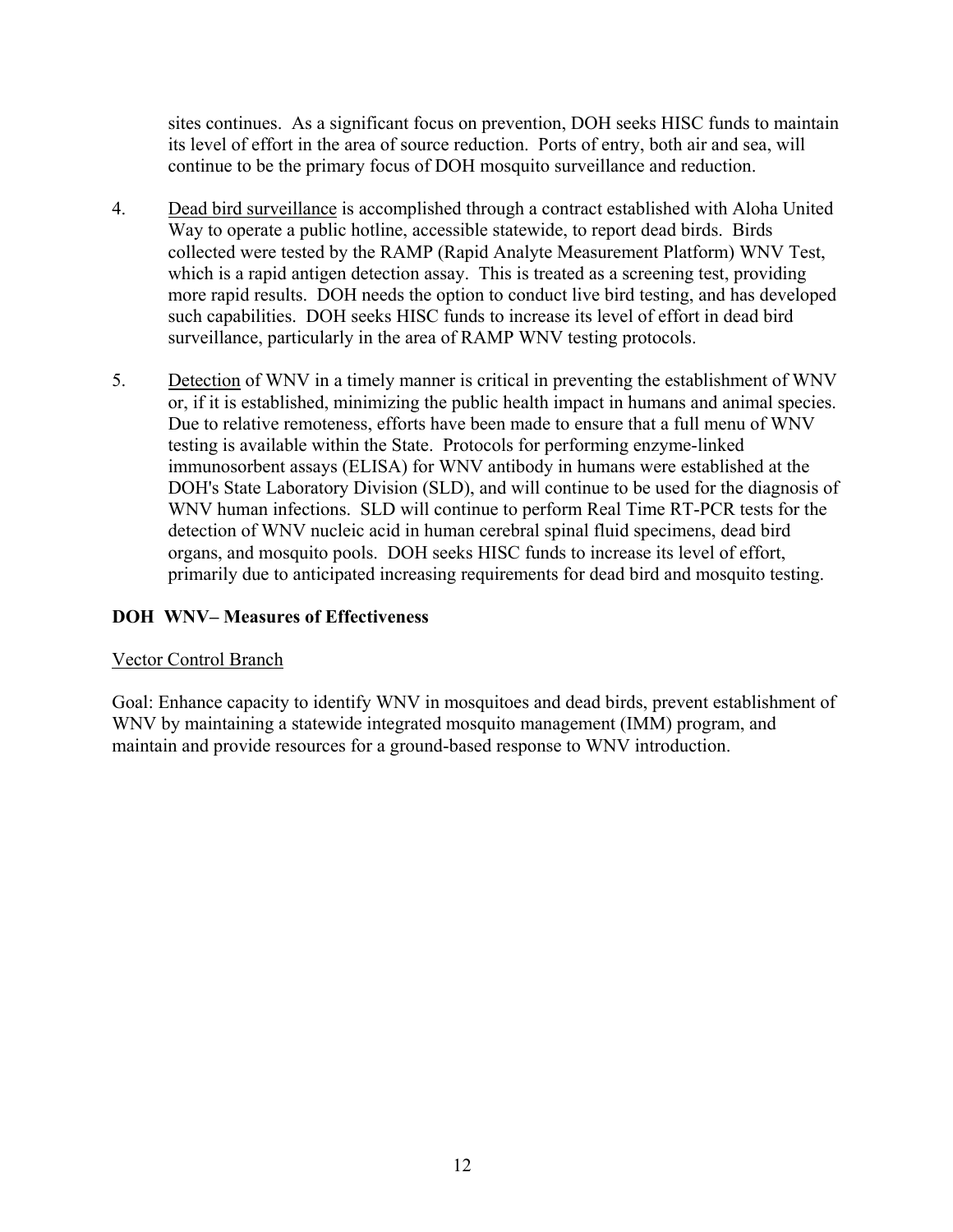Measures of Effectiveness:

| Objective                                                                                                                                                                     | Measure                                                                                                              | Detail                                                                                                                                                                                                                                                         |
|-------------------------------------------------------------------------------------------------------------------------------------------------------------------------------|----------------------------------------------------------------------------------------------------------------------|----------------------------------------------------------------------------------------------------------------------------------------------------------------------------------------------------------------------------------------------------------------|
| Maintain gravid traps at<br>major ports of entry<br>for collection of<br>mosquitoes                                                                                           | Number of gravid traps at<br>each port of entry                                                                      | A total of 59 gravid traps are<br>maintained on the four major islands.<br>In addition, 122 New Jersey mosquito<br>light traps monitor the Culex and<br><b>Aedes vexans populations statewide.</b>                                                             |
| Sort and pool mosquitoes<br>for WNV testing                                                                                                                                   | <b>Number of mosquitoes</b><br>sorted, number of<br>mosquito pools submitted<br>to SLD                               | 194,903 mosquitoes were sorted.<br>4,636 pools were submitted to SLD.                                                                                                                                                                                          |
| <b>Necropsy dead birds</b><br>for WNV testing                                                                                                                                 | <b>Number of dead bird</b><br>necropsies with tissues<br>submitted to SLD                                            | 207 birds were necropsied and<br>submitted to SLD.                                                                                                                                                                                                             |
| <b>Identify sources of</b><br>mosquito breeding within<br>2-mile radius of major<br>ports of entry                                                                            | Number of new mosquito<br>breeding sites identified<br>during surveys, total<br>number of mosquito<br>breeding sites | Oahu, Hawaii and Maui are<br>conducting surveys within a 2-mile<br>radius of ports of entry at the present<br>time. All new breeding sites are<br>documented, treated and added on to<br>the routine list of treatment sites.<br>Survey was last done in 2004. |
| <b>Remove or eliminate</b><br>sources of mosquito<br>breeding                                                                                                                 | <b>Number of mosquito</b><br>breeding sites removed/<br>eliminated                                                   | This data is unavailable. Eliminated<br>sites are not archived as to date of<br>removal.                                                                                                                                                                       |
| Treat (larvicide) mosquito<br>breeding sources<br><b>Maintain database of</b><br>mosquito trap data, and<br>mosquito breeding sources<br>(location, inspection,<br>treatment) | <b>Number of mosquito</b><br>breeding sites treated<br><b>Ongoing maintenance of</b><br>database                     | 1,058 mosquito breeding sites were<br>treated 1,247 times.<br><b>Statewide maintenance of the Vector</b><br><b>Control Management System</b><br>(VCMS) database is ongoing.                                                                                    |
| Report mosquito trap<br>results in a timely manner                                                                                                                            | <b>Mosquito trap results are</b><br>reported to appropriate<br>personnel monthly.                                    | See attached graph for mosquito trap<br>results.                                                                                                                                                                                                               |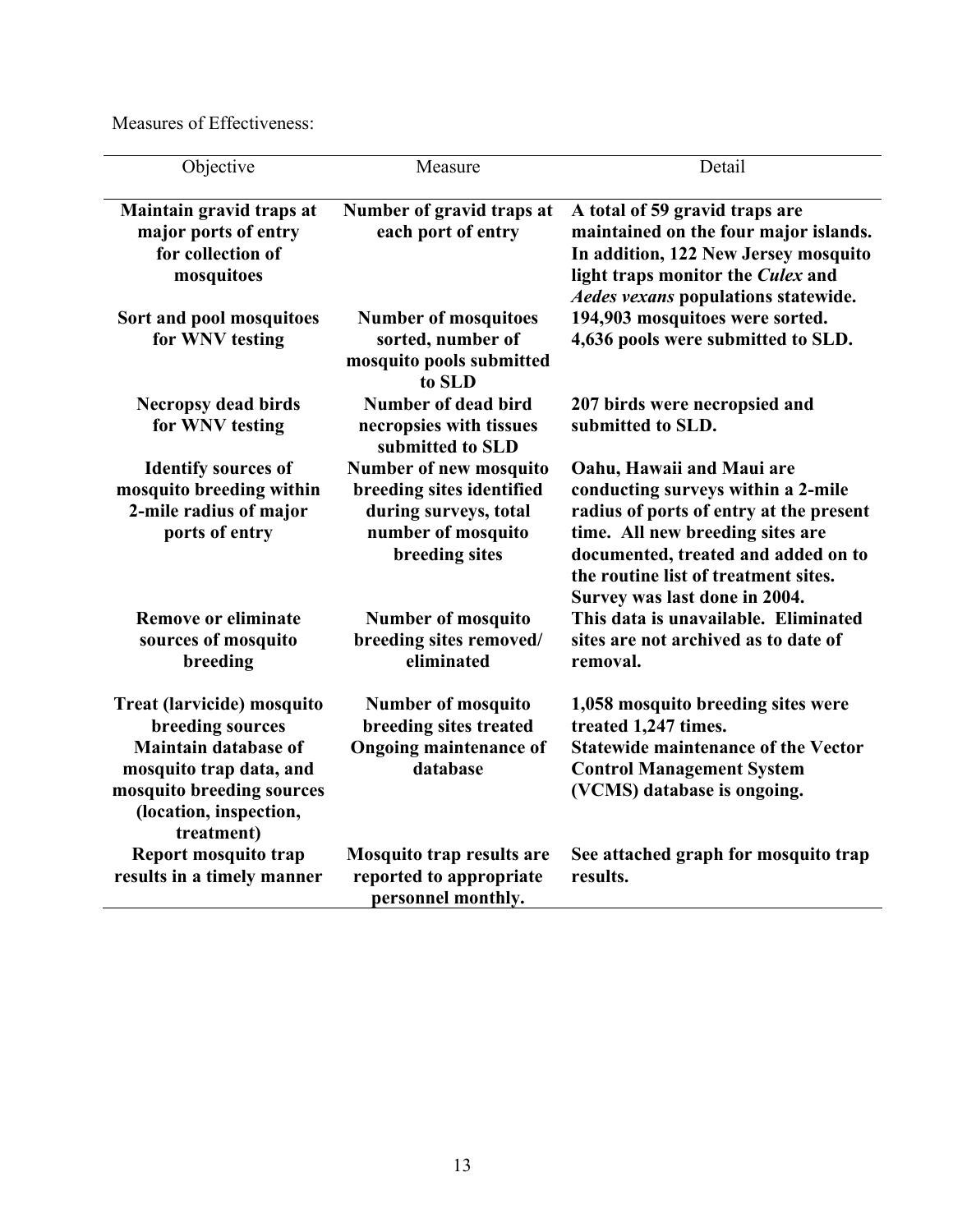